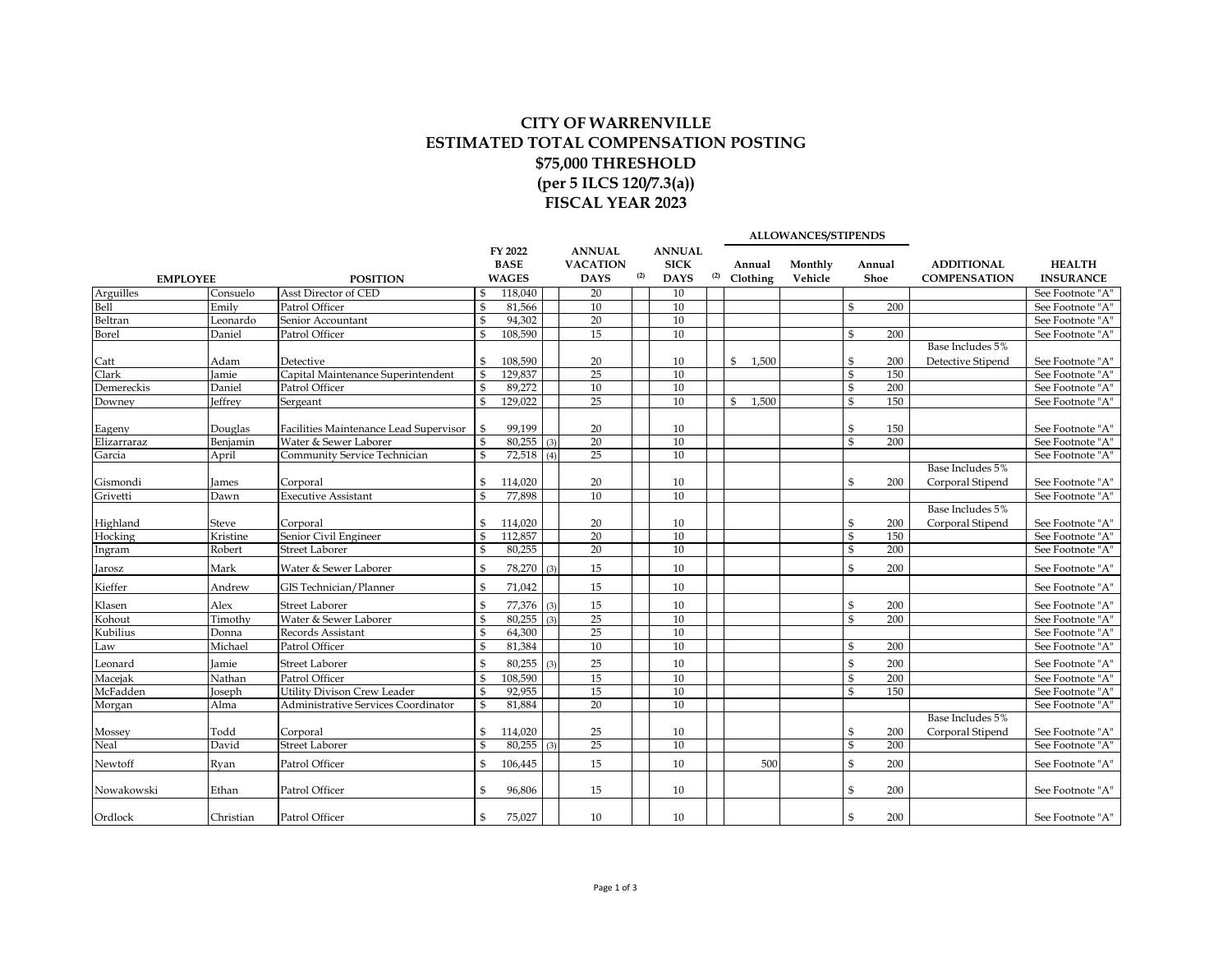## **CITY OF WARRENVILLE ESTIMATED TOTAL COMPENSATION POSTING \$75,000 THRESHOLD (per 5 ILCS 120/7.3(a)) FISCAL YEAR 2023**

|                           |                | ALLOWANCES/STIPENDS                |                    |              |     |                 |     |               |     |                       |         |                         |        |                                                              |                  |
|---------------------------|----------------|------------------------------------|--------------------|--------------|-----|-----------------|-----|---------------|-----|-----------------------|---------|-------------------------|--------|--------------------------------------------------------------|------------------|
|                           |                |                                    |                    | FY 2022      |     | <b>ANNUAL</b>   |     | <b>ANNUAL</b> |     |                       |         |                         |        |                                                              |                  |
|                           |                |                                    |                    | <b>BASE</b>  |     | <b>VACATION</b> | (2) | <b>SICK</b>   |     | Annual                | Monthly |                         | Annual | <b>ADDITIONAL</b>                                            | <b>HEALTH</b>    |
| <b>EMPLOYEE</b>           |                | <b>POSITION</b>                    |                    | <b>WAGES</b> |     | <b>DAYS</b>     |     | <b>DAYS</b>   | (2) | Clothing              | Vehicle | Shoe                    |        | <b>COMPENSATION</b>                                          | <b>INSURANCE</b> |
|                           | <b>Bruce</b>   | <b>Street Laborer</b>              | \$                 | 80,255       | (3) | 25              |     | 10            |     |                       |         | -\$                     | 200    |                                                              | See Footnote "A" |
| Padalik<br>Parola         | Cassandra      | Patrol Officer                     | $\mathbf{\hat{S}}$ | 104,776      |     | $\overline{15}$ |     | 10            |     |                       |         | $\overline{\mathbb{S}}$ | 200    |                                                              | See Footnote "A" |
|                           |                |                                    |                    |              |     |                 |     |               |     |                       |         |                         |        | Eligible for \$400<br>Annual Spanish<br>Language Proficiency |                  |
| Perez<br>Perry<br>Pickens | Salvador       | Patrol Officer                     | \$                 | 108,590      |     | 25              |     | 10            |     |                       |         | -\$                     | 200    | Bonus                                                        | See Footnote "A" |
|                           | <b>Joshua</b>  | <b>Animal Control Officer</b>      | \$                 | 65,885       |     | 20              |     | 10            |     |                       |         | $\mathfrak{s}$          | 150    |                                                              | See Footnote "A" |
|                           | Colin          | Patrol Officer                     |                    | 79,929.08    |     | 10              |     | 10            |     |                       |         | $\mathfrak{S}$          | 200    |                                                              | See Footnote "A" |
| Puchalski                 | Eric           | Patrol Officer                     | \$                 | 108,590      |     | 15              |     | 10            |     |                       |         | $\mathfrak{S}$          | 200    |                                                              | See Footnote "A" |
| Romero<br>Romero          | Carlo          | Detective                          | \$                 | 110,015      |     | 15              |     | 10            |     | \$<br>1,500           |         | \$                      | 200    | Base Includes 5%<br>Detective Stipend                        | See Footnote "A" |
|                           | David          | Civil Engineer                     | \$                 | 75,633       |     | $\overline{15}$ |     | 10            |     |                       |         | $\mathfrak{s}$          | 150    |                                                              | See Footnote "A" |
| Rosseland                 | Chris          | Code Enforcement Officer           | \$                 | 77,126       |     | 10              |     |               |     |                       |         | $\mathfrak{S}$          | 150    |                                                              | See Footnote "A" |
| Rynne                     | Kevin          | Patrol Officer                     | \$                 | 96,806       |     | 15              |     | 10            |     |                       |         | $\mathfrak{S}$          | 200    |                                                              | See Footnote "A" |
| Satter                    | John           | Utility Maintenance Superintendent | $\mathbb S$        | 119,978      |     | 25              |     | 10            |     |                       |         | $\mathfrak{S}$          | 150    |                                                              | See Footnote "A" |
| Schaefer                  | Louis          | Water & Sewer Laborer              | \$                 | 80,255       |     | 20              |     | 10            |     |                       |         | $\mathbb{S}$            | 200    |                                                              | See Footnote "A" |
| Schwarting                | Laura          | Administrative Assistant           | \$                 | 64,827       |     | 20              |     | 10            |     |                       |         |                         |        |                                                              | See Footnote "A" |
| Simmons                   | <b>Jeffrey</b> | <b>Street Division Crew Leader</b> | \$                 | 92,955       |     | 20              |     | 10            |     |                       |         | $\mathfrak{s}$          | 150    |                                                              | See Footnote "A" |
| Seeman                    | Jacob          | Patrol Officer                     | \$                 | 98,126       |     | 15              |     | 10            |     | $\mathfrak{S}$<br>500 |         | $\mathfrak{S}$          | 200    |                                                              | See Footnote "A" |
| Snapp<br>Swinden          | Alexander      | Patrol Officer                     | \$                 | 108,590      |     | 15              |     | 10            |     |                       |         | \$                      | 200    |                                                              | See Footnote "A" |
|                           | Debra          | Administrative Assistant           | \$                 | 65,973       |     | 20              |     | 10            |     |                       |         |                         |        |                                                              | See Footnote "A" |
| Turner                    | Leslie         | Records Supervisor                 | \$                 | 74,957       |     | 20              |     | 10            |     |                       |         |                         |        |                                                              | See Footnote "A" |
|                           |                |                                    |                    |              |     |                 |     |               |     |                       |         |                         |        | Base Includes 5%                                             |                  |
| Weihoffen                 | Dorothy        | Detective                          | \$                 | 108,590      |     | 25              |     | 10            |     | 1,500<br>$\mathbb{S}$ |         | $\mathfrak{s}$          | 200    | Detective Stipend                                            | See Footnote "A" |
| White                     | Cristina       | Asst. City Administrator           | $\mathbf{s}$       | 126,161      |     | 20              |     | 10            |     |                       |         |                         |        |                                                              | See Footnote "A" |
| Wilk                      | David          | Corporal                           | S.                 | 114,020      |     | 20              |     | 10            |     |                       |         | \$                      | 200    | Base Includes 5%<br>Corporal Stipend                         | See Footnote "A" |
| Wittenberg                | <b>Joshua</b>  | Sergeant                           | \$                 | 135,473      |     | 20              |     | 10            |     |                       |         | \$                      | 150    |                                                              | See Footnote "A" |
| Youngmeyer                | Kristin        | Management Analyst                 | \$                 | 71,569       |     | 15              |     | 10            |     |                       |         |                         |        |                                                              | See Footnote "A" |
| Zawacki                   | Ronald         | Patrol Officer                     | \$                 | 106,445      |     | 15              |     | 10            |     |                       |         | \$                      | 200    |                                                              | See Footnote "A" |